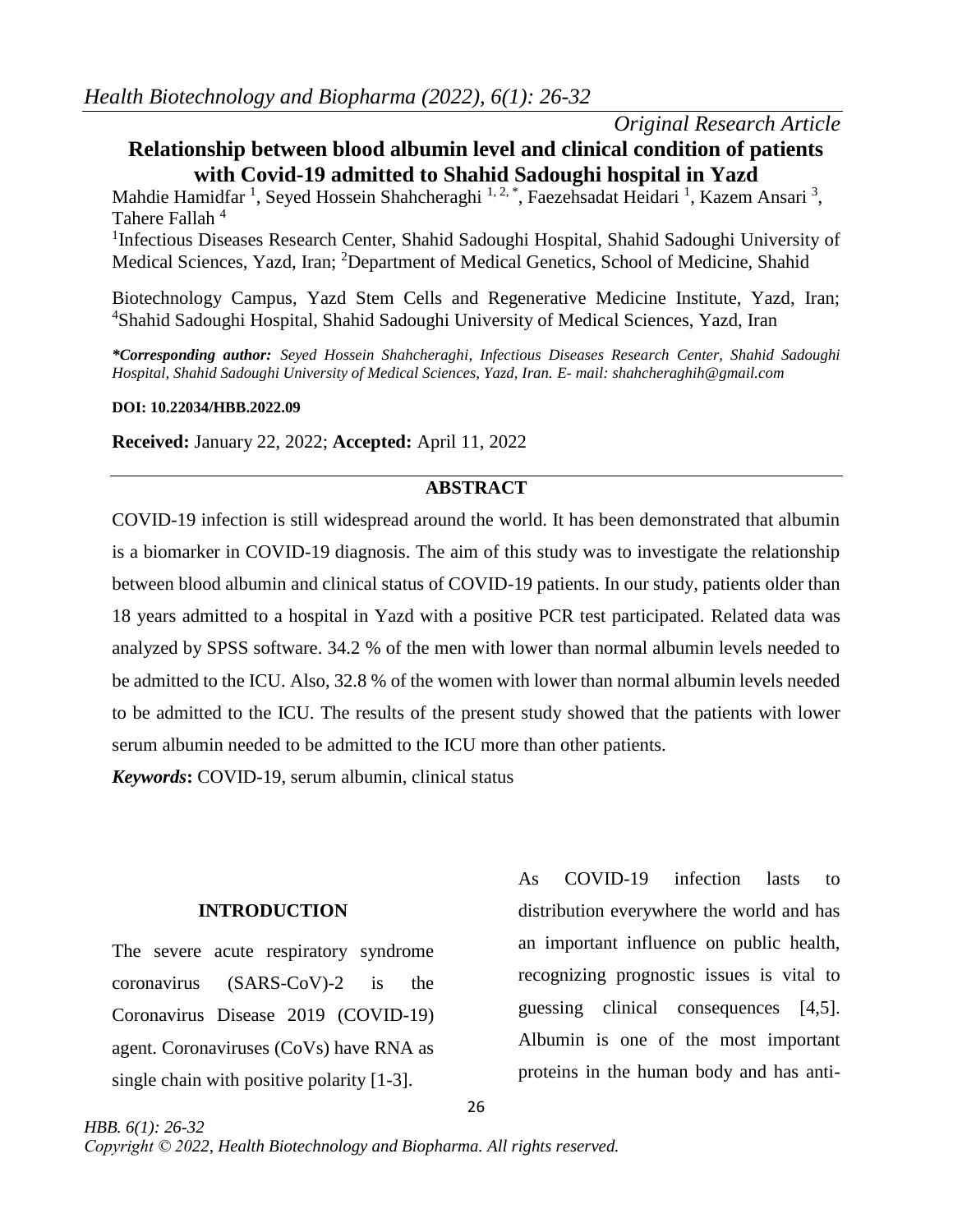inflammatory effects [\[6-8\]](#page-5-2). Some studies have shown that low serum albumin rates can predict mortality rate of COVID-19 infection [\[9-11\]](#page-5-3).

We directed this study to investigate the relationship between blood albumin levels and clinical status of patients with COVID-19.

## **MATERIALS AND METHODS**

This cross-sectional study was performed during January 2020 to September 2021. It was approved in the ethics committee of Shahid Sadoughi University of Medical Sciences of Yazd, Iran with the ethics code of IR.SSU.REC.1400.145. Oral consent was obtained from patients. All patients above 18 years with positive PCR test for COVID-19 were entered to the study.

Data was including the hospitalized patients' information in infectious diseases and ICU wards (Age, gender and albumin rate).

Age groups were divided to three groups including 18-40, 40-60 and above 60 years.

*Shahcheraghi et al. Blood albumin level with Covid-19* Exclusion criteria included patients with incomplete information.

> After collecting the data were entered into SPSS (version 22) and Chi-Square test was also used to analyze the data. In all cases, p < 0.05 was considered as a significant level.

## **RESULTS**

In the present study, 6663 patients (3512 males and 3151 females) were evaluated whose demographic characteristics are given in Table 1.

34.2 % of the men with lower than normal albumin levels were admitted to the ICU (Table 2).

Based on age, people over 60 years who had lower than normal serum albumin levels were more admitted patients to the ICU (Table 3).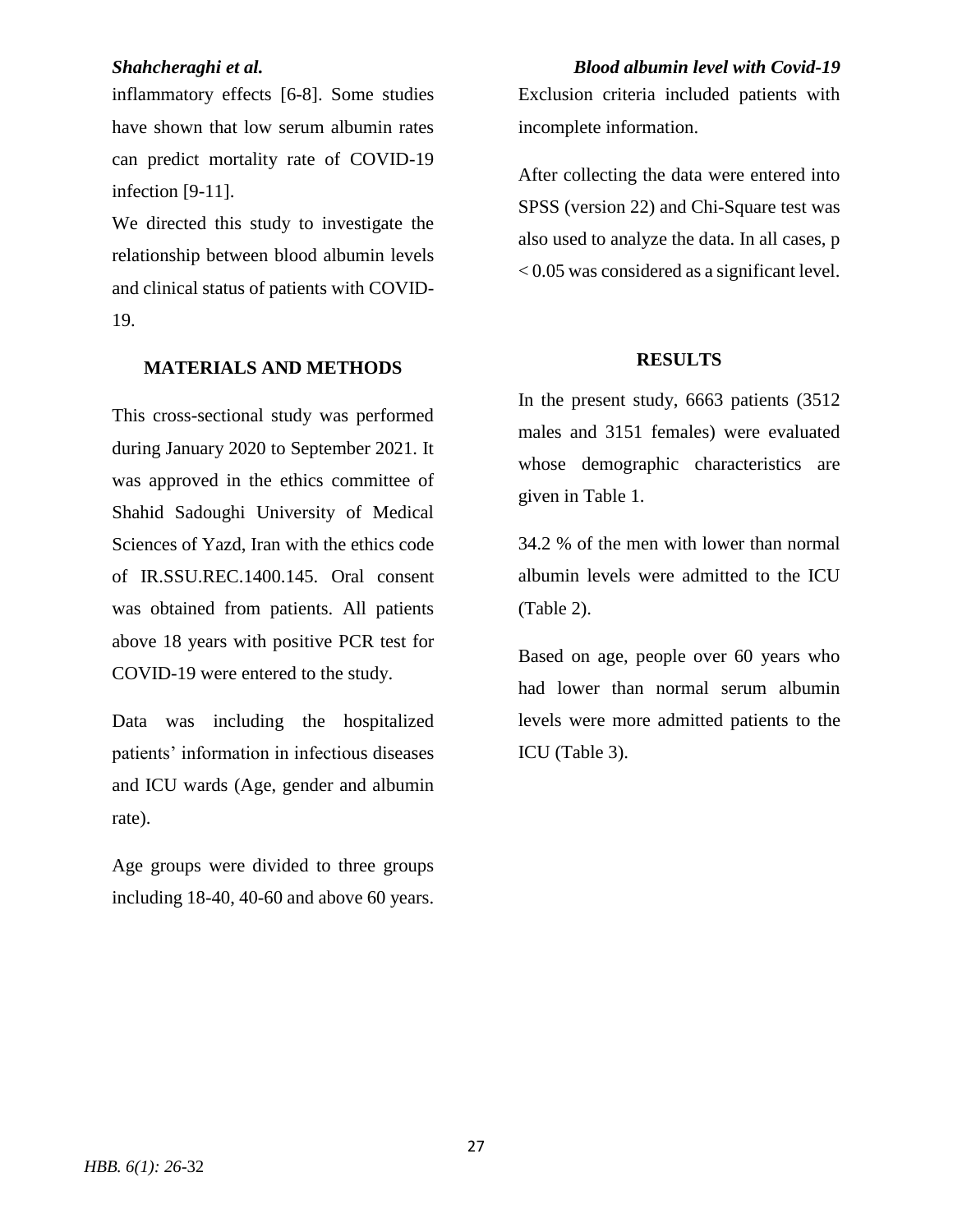| Variable       |                            | Frequency | Percentage |  |
|----------------|----------------------------|-----------|------------|--|
| <b>Gender</b>  | Male                       | 3512      | 52.7       |  |
|                | Female                     | 3151      | 47.3       |  |
|                | Total                      | 6663      | 100        |  |
| Ward           | <b>Infectious Diseases</b> | 5917      | 88.8       |  |
|                | ICU                        | 746       | 11.2       |  |
|                | Total                      | 6663      | 100        |  |
| <b>Outcome</b> | Improvement                | 623       | 9.4        |  |
|                | Relative improvement       | 5178      | 77.7       |  |
|                | Death                      | 862       | 12.9       |  |
|                | Total                      | 6663      | 100        |  |

# **Table 1**. Demographic characteristics of patients

| <b>Table 2.</b> Patients' blood albumin levels in two genders |  |  |  |
|---------------------------------------------------------------|--|--|--|
|                                                               |  |  |  |

| Gender        | Albumin level       | Ward<br>$N(\%)$ | <b>ICU</b><br>$N(\%)$ | Total<br>N(% ) | p-value |
|---------------|---------------------|-----------------|-----------------------|----------------|---------|
| <b>Male</b>   | Normal              | 2575 (92.4)     | 212(7.6)              | 2878 (100)     |         |
|               | Less than<br>normal | 368(65.8)       | 191 (34.2)            | 559 (100)      |         |
|               | More than<br>normal | 158 (97.5)      | 4(2.5)                | 162(100)       | 0.17    |
|               | Total               | 3101 (88.4)     | 407(11.6)             | 3508 (100)     |         |
| <b>Female</b> | Normal              | 2371 (92.8)     | 184 (7.2)             | 2555 (100)     |         |
|               | Less than<br>normal | 315(67.2)       | 154 (32.8)            | 469 (100)      |         |
|               | More than<br>normal | 124 (100)       | 0(0)                  | 124 (100)      |         |
|               | Total               | 2810 (89.3)     | 338 (10.7)            | 3148 (100)     |         |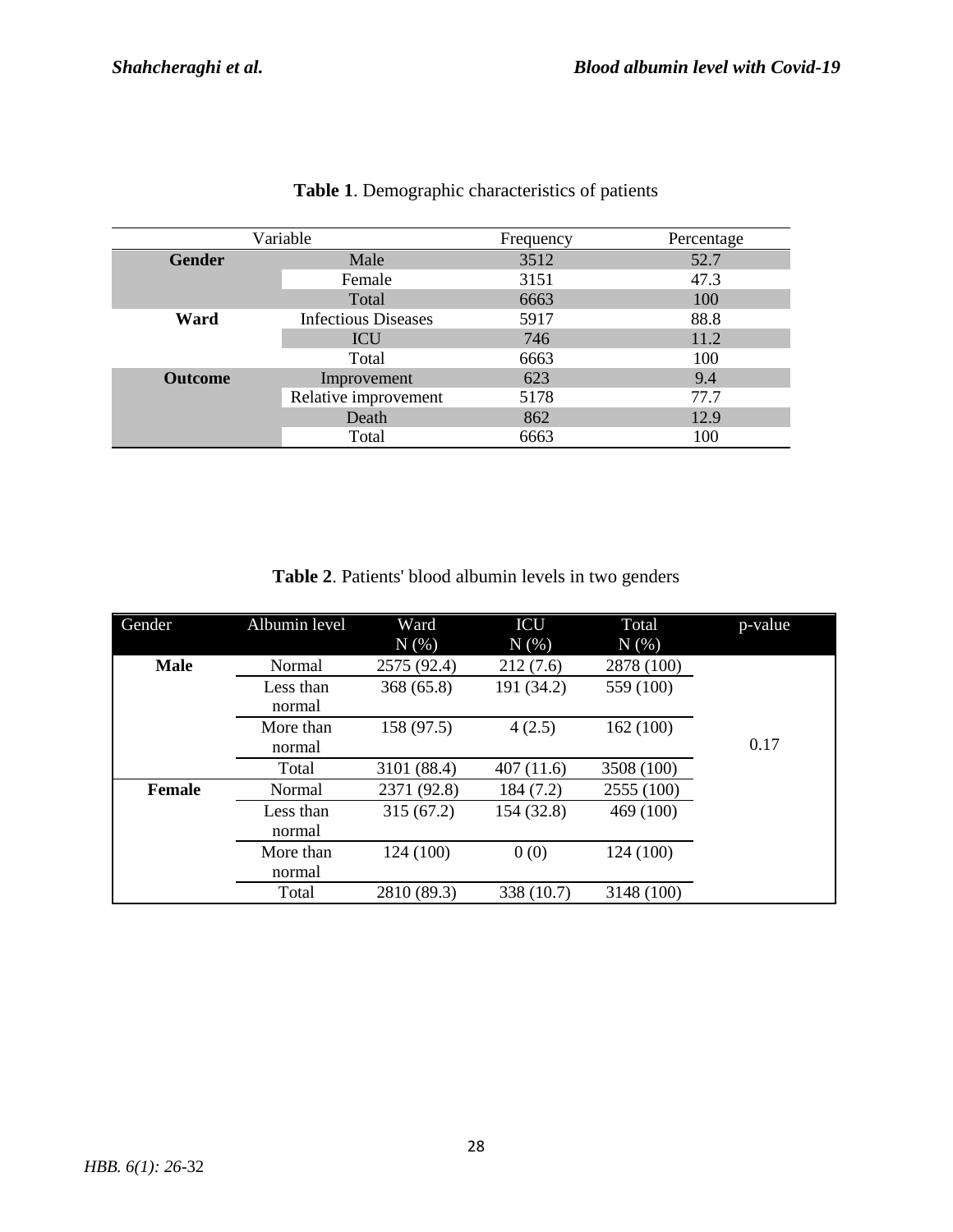# **DISCUSSION**

In a study similar to the present study, most of the patients with COVID-19 were male, 26.1 % of whom were transferred to the ICU and the rest were in the ward [\[12\]](#page-5-4), which compared to the present study  $(11.1)$ %), a higher percentage of patients needed to be admitted to the ICU.

In another study, 323 patients with COVID-19 were evaluated, most of the patients were male and 10.8 % of the patients died [\[13\]](#page-5-5), which had a lower mortality compared to the present study.

In our research, there was a significant association between albumin rate and ward based on age. The results of the present study also showed that patients with lower serum albumin required more hospitalization in the ICU than other patients.

| Age group | Albumin level       | Ward                        | ICU        | Total      | p-value |
|-----------|---------------------|-----------------------------|------------|------------|---------|
| (year)    |                     | $N(\overline{\mathcal{C}})$ | N(% )      | N(% )      |         |
| 18-40     | Normal              | 1226(97.1)                  | 37(2.9)    | 1263 (100) |         |
|           | Less than<br>normal | 86 (77.5)                   | 25(22.5)   | 111 (100)  |         |
|           | More than<br>normal | 142 (100)                   | 0(0)       | 142 (100)  |         |
|           | Total               | 1454 (95.9)                 | 62(4.1)    | 1516 (100) |         |
| 40-60     | Normal              | 1888 (94.4)                 | 111(5.6)   | 1999 (100) | < 0.001 |
|           | Less than<br>normal | 144 (67)                    | 71(33)     | 215 (100)  |         |
|           | More than<br>normal | 103(97.2)                   | 3(2.8)     | 106(100)   |         |
|           | Total               | 2135 (92)                   | 185(8)     | 2320 (100) |         |
| >60       | Normal              | 1832 (88.1)                 | 248 (11.9) | 2080 (100) |         |
|           | Less than<br>normal | 453 (64.5)                  | 249 (35.5) | 702 (100)  |         |
|           | More than<br>normal | 37 (97.4)                   | 1(2.6)     | 38 (100)   |         |
|           | Total               | 2322 (82.3)                 | 498 (17.7) | 2820 (100) |         |

| Table 3. Patients' blood albumin levels based on age groups |  |  |  |
|-------------------------------------------------------------|--|--|--|
|-------------------------------------------------------------|--|--|--|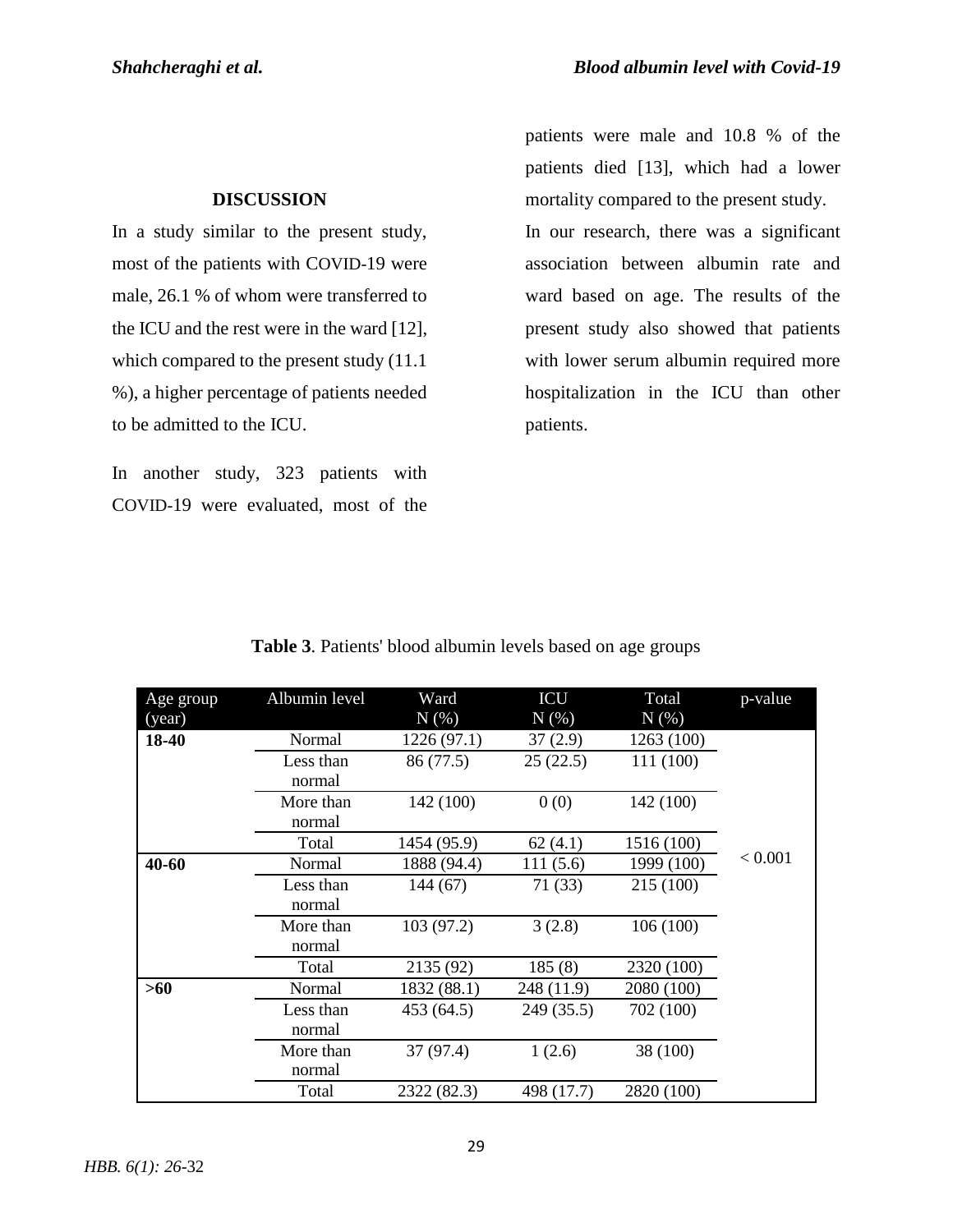In one study, low serum albumin level of hospitalized patients was associated with an increase in mortality, and this factor is a predictor even after controlling many factors such as age and underlying diseases [\[14\]](#page-5-6) which in this respect is consistent with current study.

Another study also showed that hypoalbuminemia is common in COVID-19 patients and its level is associated with disease severity. Patients with symptoms of fever, fatigue, and headache or dizziness at the beginning of admission were more likely to have hypoalbuminemia [\[15\]](#page-5-7).

In one study, a statistically significant relationship was found between primary hypoalbuminemia and mortality [\[4\]](#page-5-0), which was similar to the present study.

## **CONCLUSION**

The present study proved that lower albumin level was related to hospitalization in the ICU. Therefore, testing of serum albumin is necessary and should be performed during the treatment of COVID-19 patients as a tool to assess the prognosis of infection.

## **ACKNOWLEGEMENT**

The authors want to acknowledge the staff of infectious diseases research center of Shahid Sadoughi University of Medical Sciences in Yazd.

### **REFERENCES**

- [1]. Chen Y, Liu Q, Guo D. Emerging coronaviruses: genome structure, replication, and pathogenesis. *J Med Virol,* 2020, 92: 418-23.
- [2]. Hui DS. Epidemic and emerging coronaviruses (severe acute respiratory syndrome and Middle East respiratory syndrome). *Clin Chest Med,* 2017, 38: 71-86.
- [3]. Poletti P, Tirani M, Cereda D, Guzzetta G, Trentini F, Marziano V, *et al*. Seroprevalence of and risk factors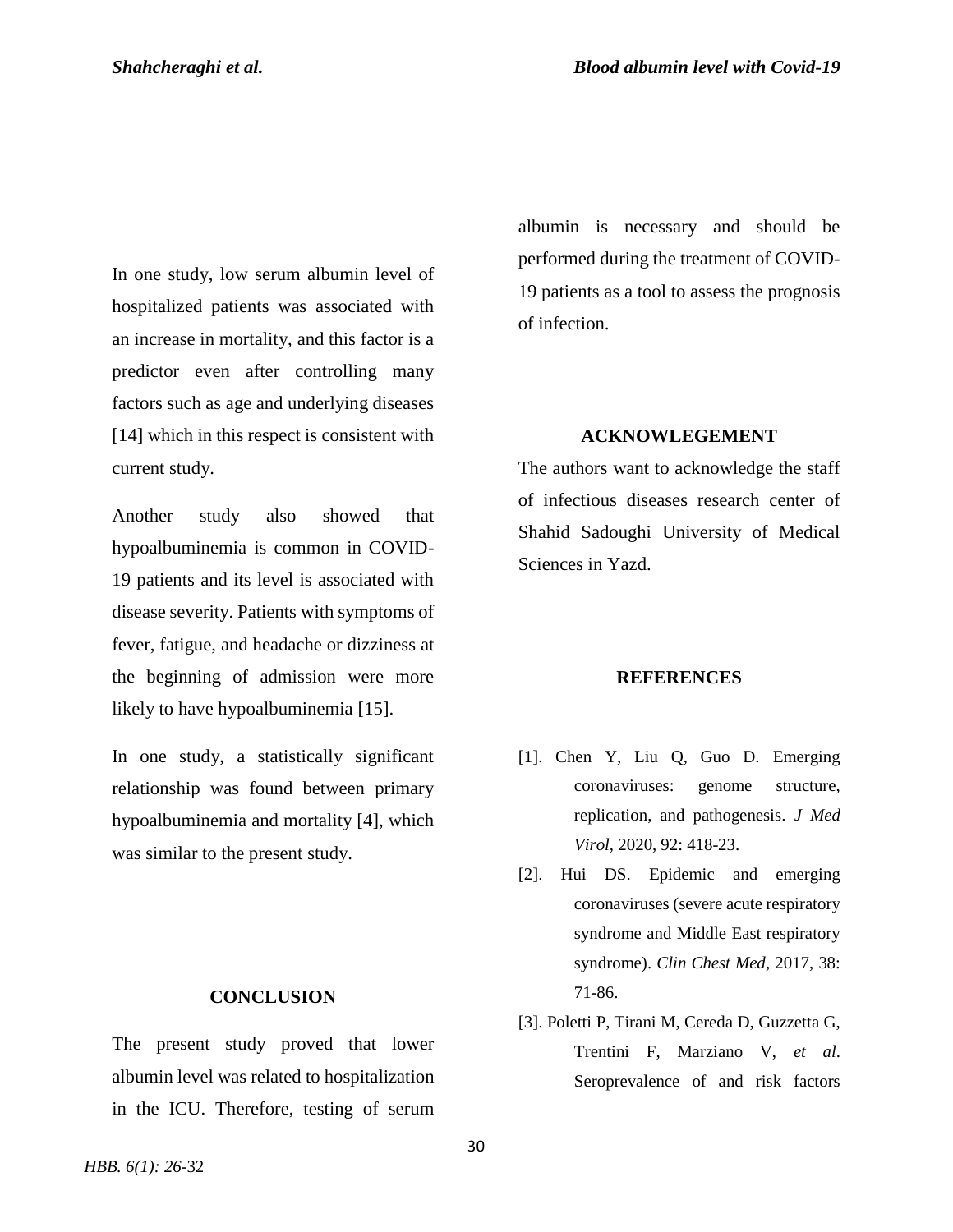associated with SARS-CoV-2 infection in health care workers during the early COVID-19 pandemic in Italy. *JAMA network open,* 2021, 4: 2115699.

- <span id="page-5-0"></span>[4]. Abdeen Y, Kaako A, Ahmad Amin Z, Muhanna A, Josefine Froessl L, Alnabulsi M, *et al*. The prognostic effect of serum albumin level on outcomes of hospitalized COVID-19 patients. *Crit Care Res Pract,* 2021.
- <span id="page-5-1"></span>[5]. Filkins L, SoRelle JA, Schoggins J, Park JY. Laboratory action plan for emerging SARS-CoV-2 variants. *Clin Chem,* 2021, 67: 720-23.
- <span id="page-5-2"></span>[6]. Artigas A, Wernerman J, Arroyo V, Vincent J-L, Levy M. Role of albumin in diseases associated with severe systemic inflammation: pathophysiologic and clinical evidence in sepsis and in decompensated cirrhosis. *J Crit Care,* 2016, 33: 62-70.
- [7]. Rozga J, Piątek T, Małkowski P. Human albumin: old, new, and emerging applications. *Ann Transplant,* 2013, 18: 205-17.
- [8]. Wu M, Fossali T, Pandolfi L, Carsana L, Ottolina D, Frangipane V, *et al*. Hypoalbuminemia in COVID‐19: assessing the hypothesis for underlying pulmonary capillary leakage. *J Intern Med,* 2021.
- <span id="page-5-3"></span>[9]. Huang J, Cheng A, Kumar R, Fang Y, Chen G, Zhu Y, *et al*. Hypoalbuminemia predicts the outcome of COVID‐19

# *Shahcheraghi et al. Blood albumin level with Covid-19* independent of age and co‐morbidity. *J Med Virol,* 2020, 92: 2152-58.

- [10]. Li J, Li M, Zheng S, Li M, Zhang M, Sun M, *et al*. Plasma albumin levels predict risk for nonsurvivors in critically ill patients with COVID-19. *Biomark Med,* 2020, 14: 827-37.
- [11]. Violi F, Cangemi R, Romiti GF, Ceccarelli G, Oliva A, Alessandri F, *et al*. Is albumin predictor of mortality in COVID-19? *Antioxidants & redox signaling,* 2020.
- <span id="page-5-4"></span>[12]. Wang D, Hu B, Hu C, Zhu F, Liu X, Zhang J, *et al*. Clinical characteristics of 138 hospitalized patients with 2019 novel coronavirus–infected pneumonia in Wuhan, China. *JAMA,* 2020, 323: 1061-69.
- <span id="page-5-5"></span>[13]. Hu L, Chen S, Fu Y, Gao Z, Long H, Ren H-w, *et al*. Risk factors associated with clinical outcomes in 323 coronavirus disease 2019 (COVID-19) hospitalized patients in Wuhan, China. *Clin Infect Dis,* 2020, 71: 2089-98.
- <span id="page-5-6"></span>[14]. Acharya R, Poudel D, Bowers R, Patel A, Schultz E, Bourgeois M, *et al*. Low serum albumin predicts severe outcomes in COVID-19 infection: A single-center retrospective casecontrol study. *J Clin Med Res,* 2021, 13: 258.
- <span id="page-5-7"></span>[15]. Xu Y, Yang H, Wang J, Li X, Xue C, Niu C, *et al*. Serum albumin levels are a predictor of COVID-19 patient prognosis: Evidence from a single